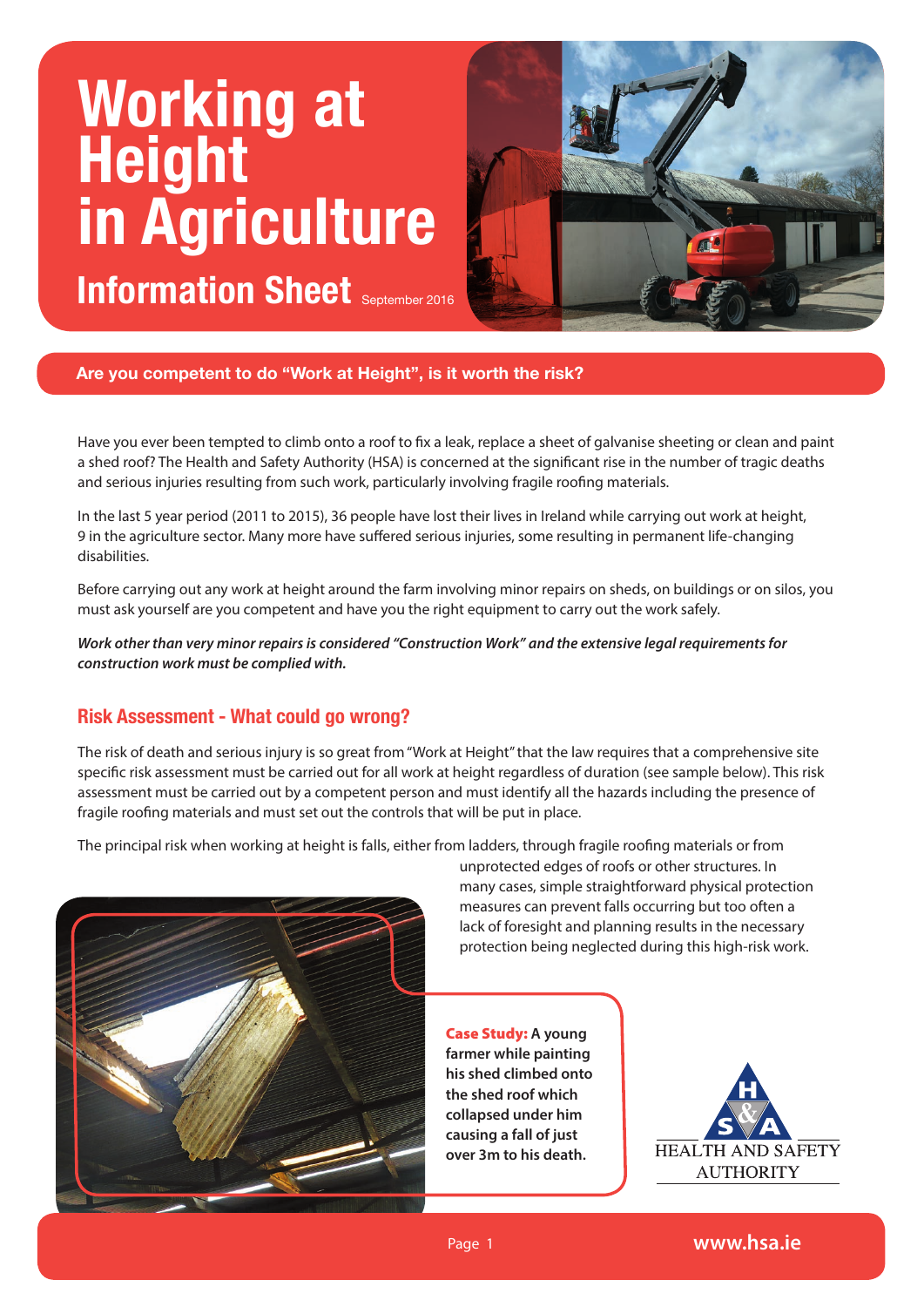# **Fragile Roofing Materials**

Due to the nature of agricultural buildings requiring light and air movement, many of the structures and materials used are fragile and not weight bearing. A roof is considered fragile if it cannot support the weight of a person or where part or all of the roof can easily be broken or shattered. Most agricultural roofs are made either entirely or partly from fragile materials making carrying out any work at height on them a significant risk.

#### *Fragile roofing materials include:*

- galvanised sheeting,
- unreinforced asbestos cement sheeting,
- roof lights such as Perspex sheeting,
- linear sheets on built up roofs, and
- other materials such as glass, wired glass and wood wool slabs.

Roof lights and Perspex sheeting are a particular risk because they can be very hard to identify due to weathering or as they may have been painted over.

A high proportion of deaths are caused by falls through fragile roof coverings. Any work on fragile roofs, however trivial it may seem, must be carefully assessed, planned and supervised. Factors to be taken into account when assessing the risk include:

roof lights which may have been obscured by paint,



- any repairs carried out in the past, especially if fragile roof sheets have been used for 'patching' an otherwise non-fragile roof (such practices are highly dangerous),
- metal roof sheets which may have deteriorated with age and become fragile, and
- wood wool slabs which may have been weakened by water damage.

Always assume all roofing materials are fragile unless confirmed otherwise by a competent person. A good survey by a competent person, together with local knowledge, will help to identify such problems. If in doubt, always assume the roof is fragile. The precautions described for working on or near fragile roof covering should be rigorously followed, whatever the size of the job.

### **Planning a safe system of work**

Avoid having to go on the roof at all by adapting a method that allows profiled roof sheets or roof lights to be replaced from underneath using a suitable work platform – this may involve the use of adapted roof fixings, available from materials suppliers.

If the work can't be done from underneath and you need access to the top of the roof use a mobile elevating work platform (MEWP) that allows people to work from within the basket without standing on the roof itself. This will have controls in the basket to control all movement. Remember, anyone in the basket must wear a safety harness.

If access onto the fragile roof cannot be avoided, you must mitigate the risks of falling from or through the roof by installing perimeter edge protection and use roofing ladders and crawl boards on the roof surface to spread the loads.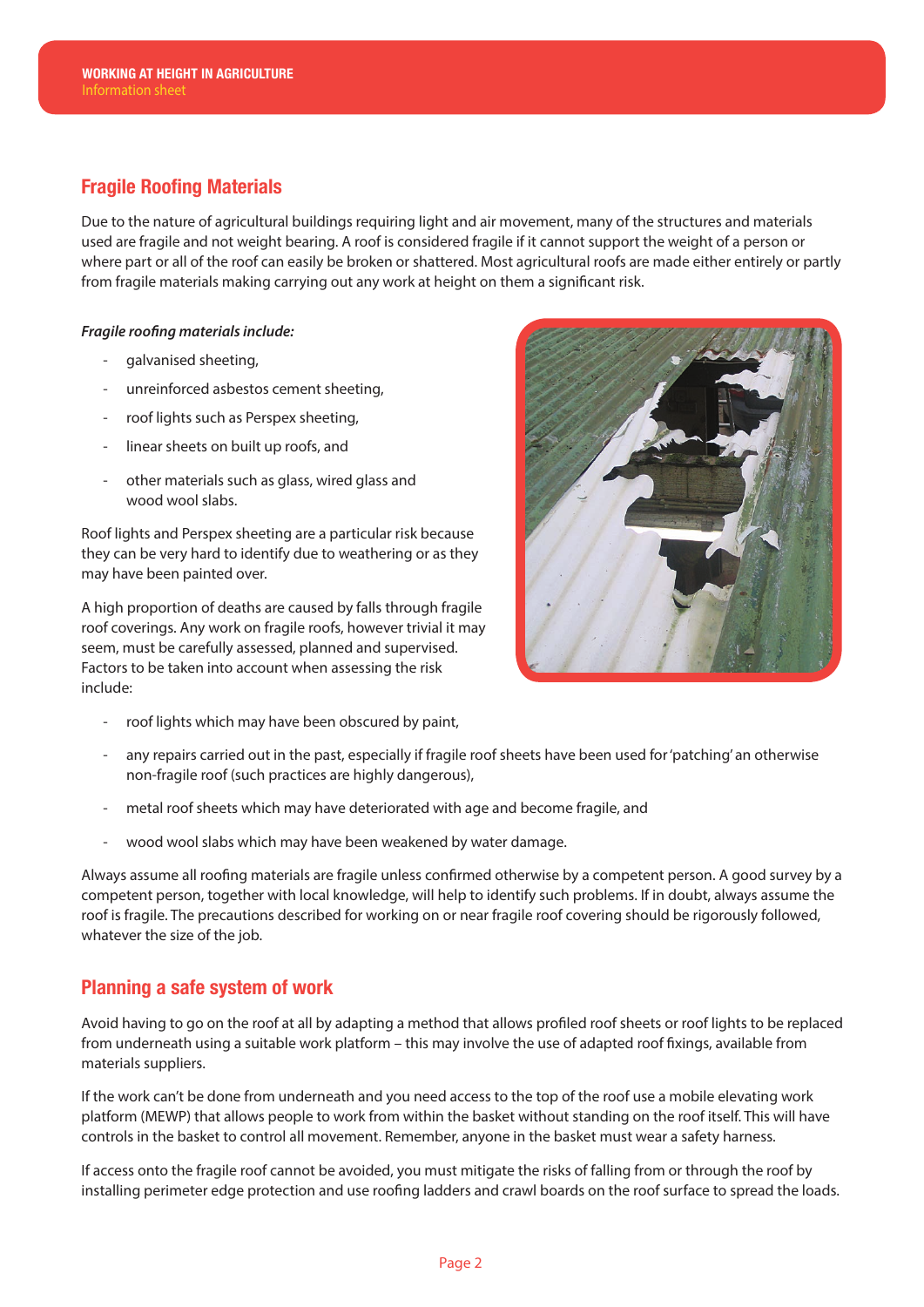Ensure all the work areas and access platforms are fitted with guard rails. If this is not possible, install safety nets or air bags underneath the roof or use a harness system. Where harnesses are used, make sure you are trained in their use. It's important that they are stored and maintained properly, that they have adequate anchorage points and they are properly used – through appropriate discipline, training and supervision.

# **Ladders**

Deaths and serious injuries can be caused from ladders slipping sideways or kicking out at the base or someone simply falling from the ladder. Ladders should only be used as a means of access or for work of very short duration when there is no other safer way of doing a job. It will often be quicker and safer to use a mobile elevating work platform (MEWP) or a tower scaffold. When using ladders, ensure they are tied or footed to prevent slipping, always keep three points of contact with the ladder and avoid working from or stretching from the ladder.

## **Summary**

- 1. Do not undertake any roofwork, painting or repairs yourself unless you are competent to do so. Work other than minor repairs on fragile and cladded type roofs requires the worker to be competent and in possession of the relevant valid SOLAS Construction Skills Certification Scheme (CSCS) for Roof Cladding.
- 2. Risk assess all work at height including considering all specific hazards such as fragile roofs.
- 3. Select the most suitable system of work and work equipment for the job. Collective protection such as MEWP's must be prioritised over individual protection.
- 4. Carry out the work in a safe manner in accordance with the HSA Code of Practice for Safety in Roofwork and other relevant guidance (see below).

### **Further Information**

Code of Practice for Safety in Roofwork (available from www.hsa.ie)

Using Ladders Safely – Information Sheet (available from www.hsa.ie)

Regulations for Work at Height are set out in the Safety, Health and Welfare at Work (General Application) Regulations. 2007, Part 4 (available from www.hsa.ie)

Further guidance on minimum standards for roof cladding, side cladding and on the retrofitting of Roof Clear Sheets (Roof lights) with Safety Grids is available on the Department of Agriculture website (www.agriculture.gov.ie)

 **Contact the Health and Safety Authority at** 1890 289 389**, email** wcu@hsa.ie **or visit** www.hsa.ie **for information in relation to working at a height or for any safety, health and welfare at work matter.**